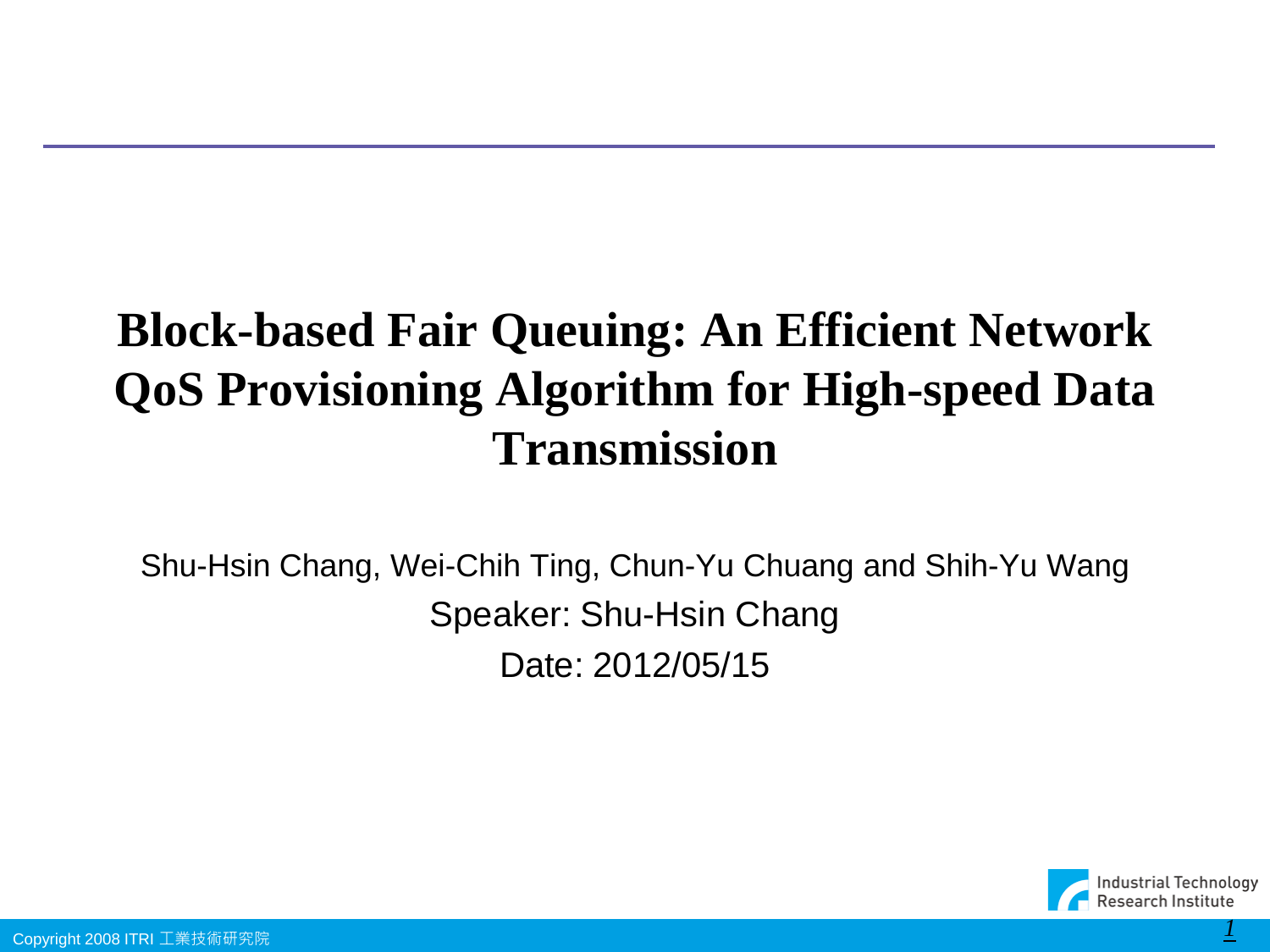# **Outline**

- Background
- Motivation
- Proposed method
- Simulation
- Summary

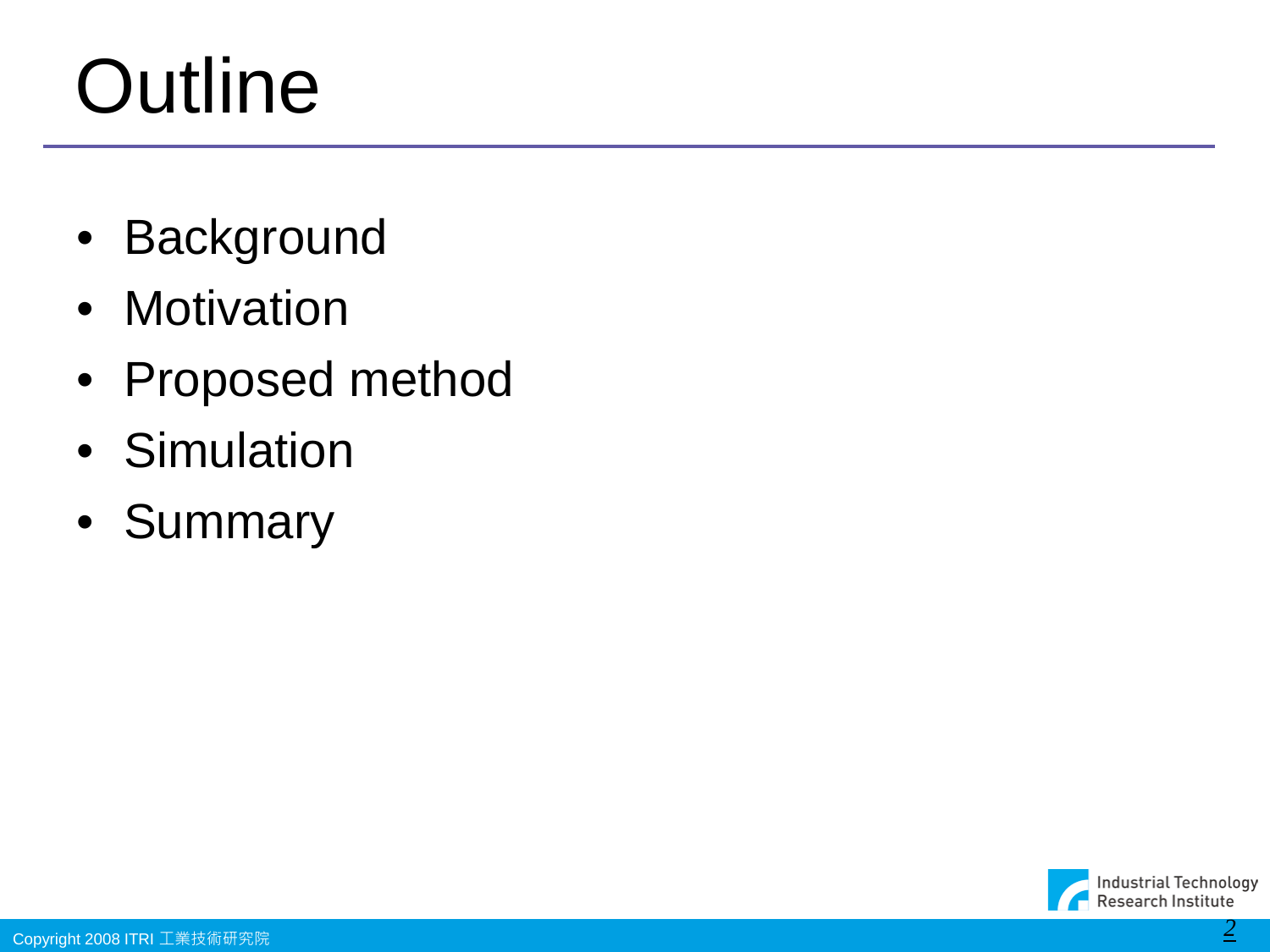#### Copyright 2008 ITRI 工業技術研究院 *3*

### Background

### • **Traffic scheduling algorithm**

– To allocate the limited bandwidth to all of the sessions sharing an outgoing link.

#### • **Traffic characteristics**

- Maximum burst size
- Average arriving rate

#### • **Performance requirements**

- Maximum delay
- Maximum latency

### • **Traffic model (Token bucket)**

- New tokens are continuously filling the bucket at a constant rate
- The bucket has a maximum volume of token number
- An arriving packet is released only when it can remove a number of tokens equal to its packet length



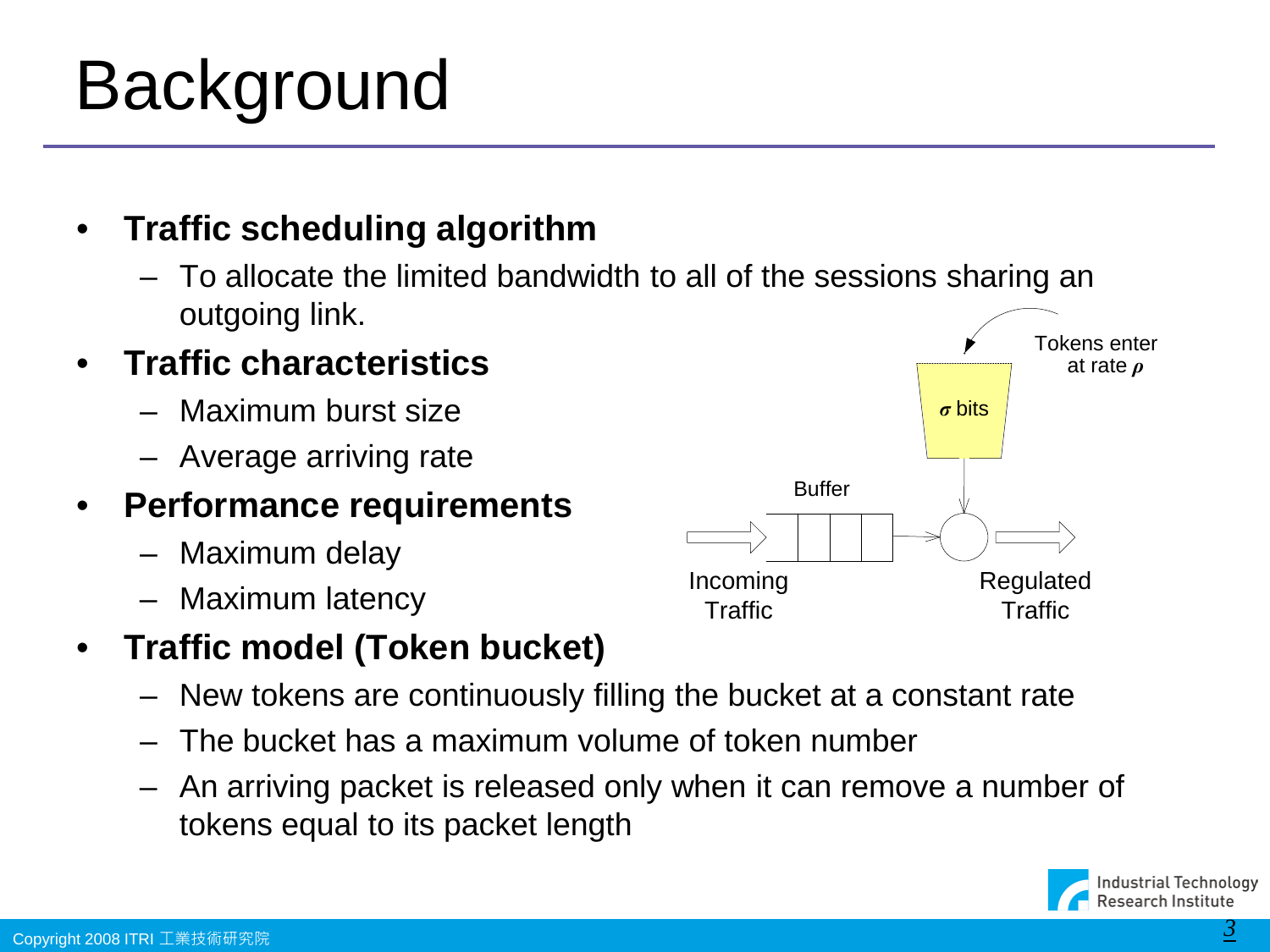### **Motivation**

- **Premise**
	- There exists tradeoff between packet latency and computational complexity
		- packet latency **↓**, computational complexity **↑**

| <b>Characteristic</b><br><b>Service Discipline</b> | <b>Complexity</b> | <b>Start-up Latency</b>                                    |
|----------------------------------------------------|-------------------|------------------------------------------------------------|
| <b>WFQ</b>                                         | O(N)              | $p_{i,\text{max}}/r_i + p_{\text{max}}/C$                  |
| <b>SCFQ</b>                                        | O(log N)          | $p_{i,\text{max}}/r_i + \sum_{j=1}^{N} p_{j,\text{max}}/C$ |
| <b>DRR</b>                                         | (1)               | $(3F - 2u_i) / C$                                          |

#### • **Observation**

– All sessions suffer the same performance degradation in a simplified algorithm

### • **Question**

– How to reduce the computation time under the existing tradeoff?

#### • **Solution**

- To increase the data length in each scheduling computation in WFQ algorithm
- To save computation time through parameter setting, instead of applying simplified algorithm

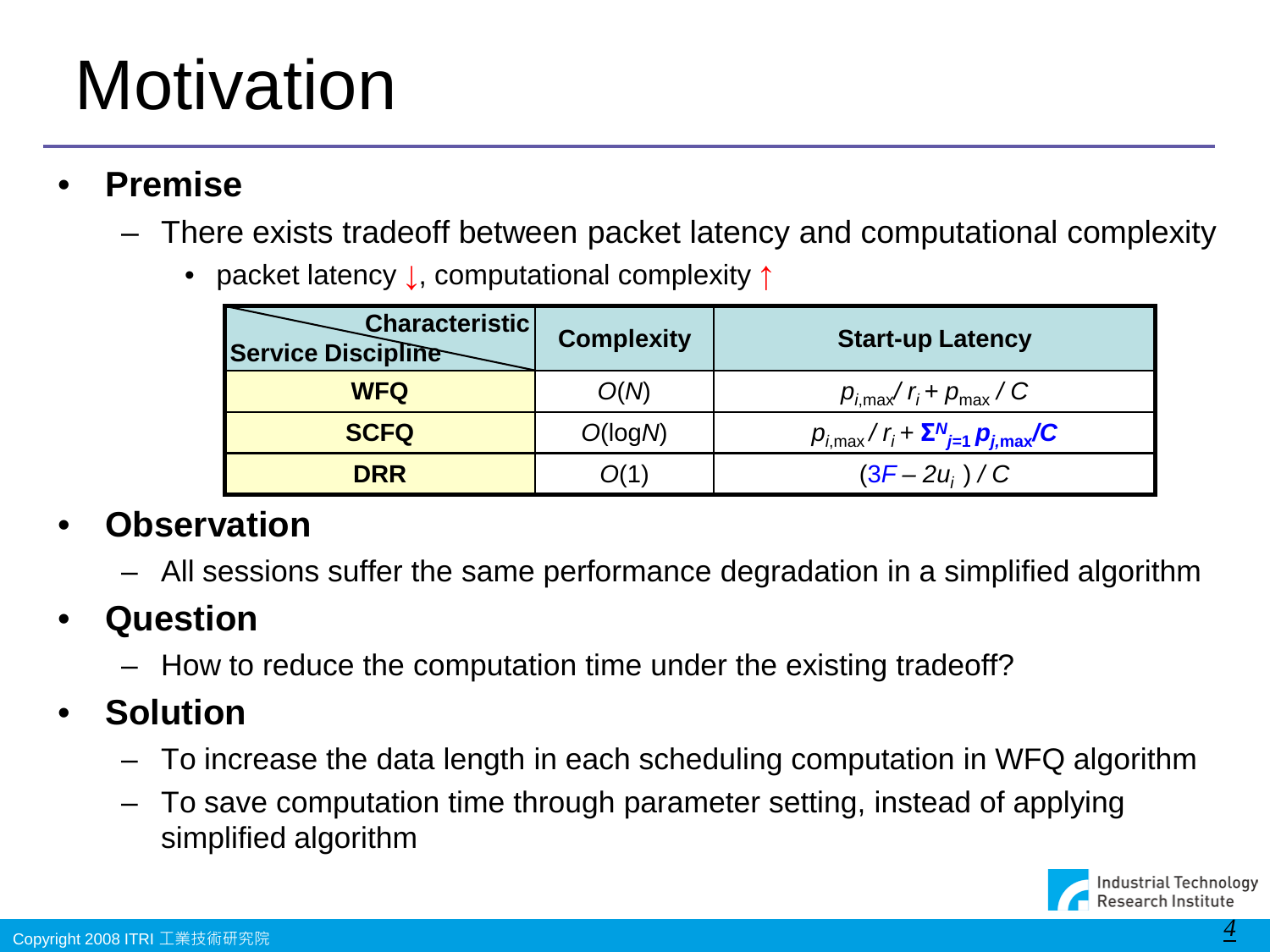### Previous Work

- **WFQ** (Weighted Fair Queuing)
	- **Concept**
		- Each session is reserved a positive real number as its service weight
		- Sessions are served at rates proportional to their service weights
	- **Mechanism**
		- Each arriving packet is stamped with a service tag
		- Packets are picked up for transmission in increasing order of their tag values.

#### – **Service Tag**

• The service tag for the  $k<sup>th</sup>$  packet on session *i* is defined as

$$
F_{i,0} = 0
$$
  
F<sub>i,k</sub> = max{ $V(a_{i,k})$ , F<sub>i,k-1</sub>} + p<sub>i,k</sub> / w<sub>i</sub>

• **System virtual time**

$$
V(t_0) = 0
$$

$$
\frac{dV(t)}{dt} = \frac{1}{\sum_{j \in B(t)} w_j}
$$

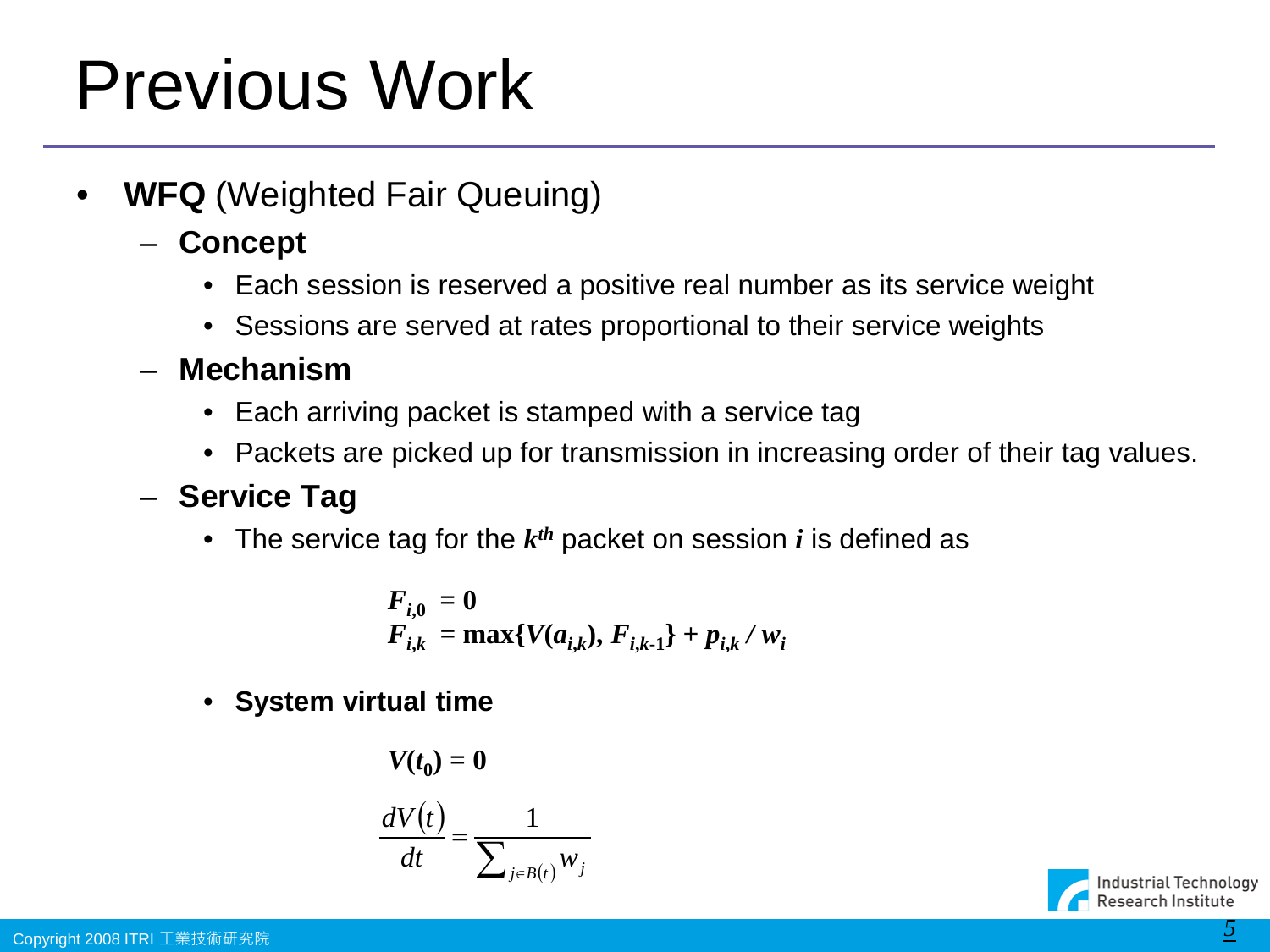### Proposed Method

#### • **Block-based Weighted Fair Queuing (BWFQ)**

- An extension of WFQ algorithm
- Two parameters
	- weight ( $w_i$ ) : determine the ratio of service rate
	- granule  $(g_i)$ : determine the data length for scheduling

#### • **Concept**

- Packets from each session are aggregated to blocks in advance
- The order of data transmission is arranged in unit of block

#### • **Performance**

- By assigning great granules to delay-insensitive sessions
	- $\rightarrow$  computation time is saved
- By assigning small granules to delay-sensitive sessions
	- $\rightarrow$  QoS is guaranteed

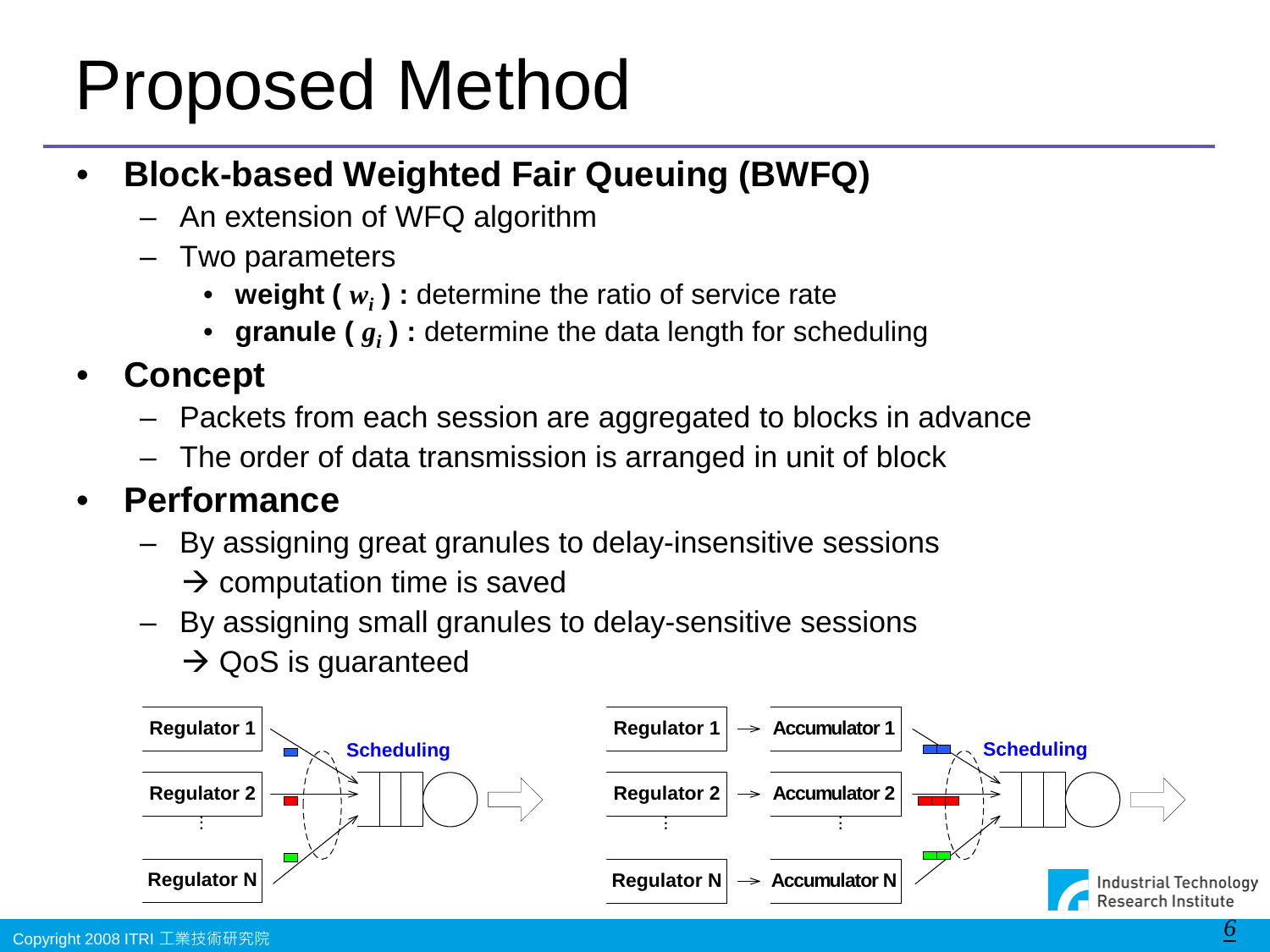### Proposed Method

- **Components**
	- **Traffic Regulator :** 
		- To regulate traffic from each session to conform to a token bucket model
	- **Block Accumulator :** 
		- To combine packets from each session to form data blocks
	- **WFQ Scheduler :** 
		- To sort the blocks from all sessions for transmission according to WFQ algorithm
- **Architecture**



**Research Institute**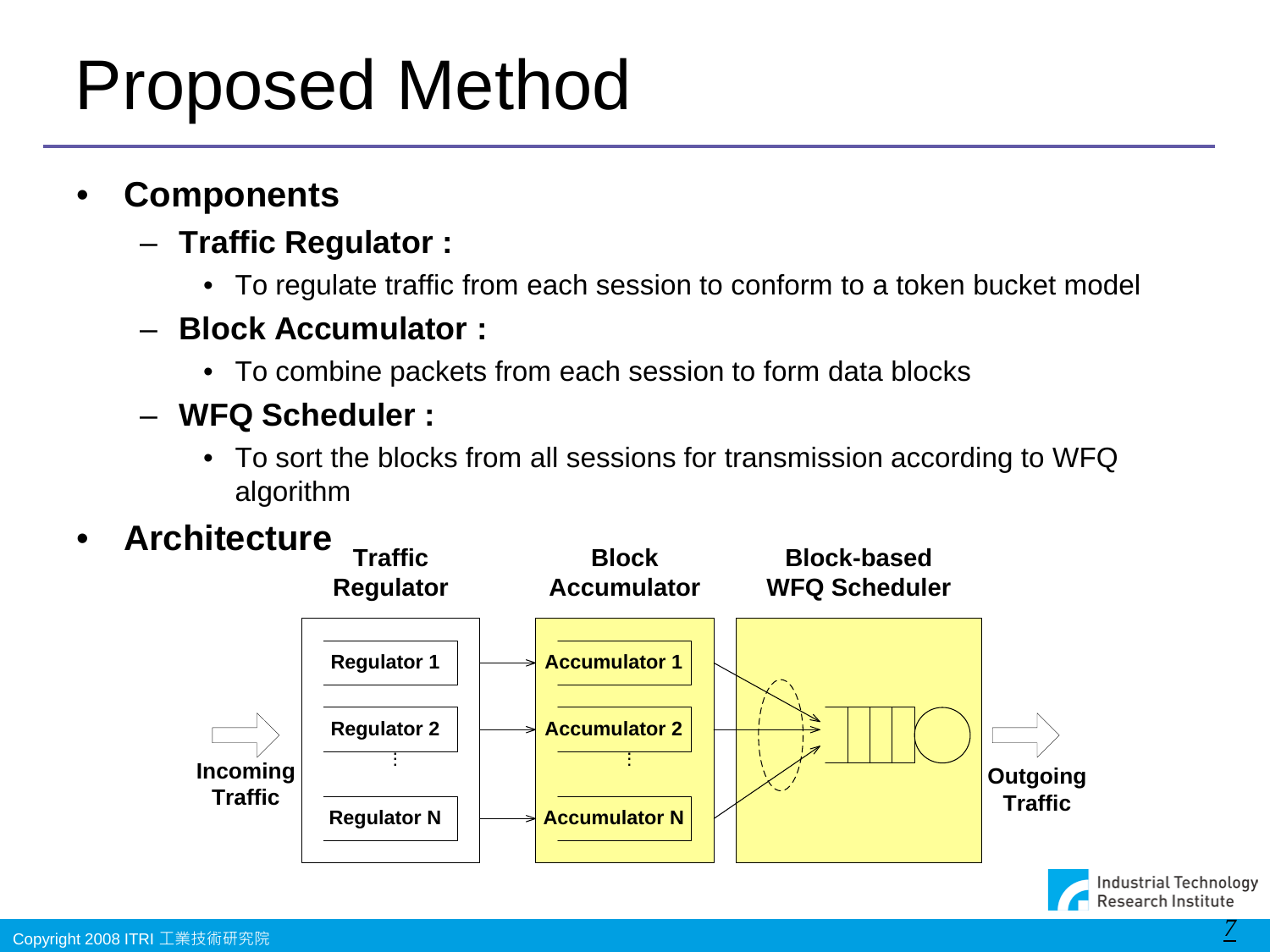#### • **Comparison of complexity**

– BWFQ has the same complexity of WFQ algorithm

| Characteristic<br><b>Algorithm</b> | <b>Complexity</b> | <b>Start-up Latency</b>                                |
|------------------------------------|-------------------|--------------------------------------------------------|
| <b>WFQ</b>                         | D(M)              | $p_{i,\text{max}}/r_i + p_{\text{max}}/C$              |
| <b>BWFQ</b>                        | J(M               | $(g_i + p_{i, \text{max}}) / r_i + p_{\text{max}} / C$ |

#### • **Comparison of computation time**

– BWFQ saves computation time by scheduling the data in unit of block

| <b>Component</b>  | <b>Traffic Regulator</b>                      | <b>Block Accumulator</b>                                                                        | <b>WFQ Scheduler</b>   |                              |                     |
|-------------------|-----------------------------------------------|-------------------------------------------------------------------------------------------------|------------------------|------------------------------|---------------------|
|                   |                                               |                                                                                                 | <b>Service tag</b>     | <b>Virtual time</b>          | Sorting             |
| <b>Formula</b>    | max $\{0, (p_{i,k} - \sigma_i(t))\} / \rho_i$ | max{0,(g <sub>r</sub> -q <sub>i</sub> (t))} /r <sub>i</sub>  max { $V(a_{i,k})$ , $F_{i,k-1}$ } |                        | $dV(t)/dt =$                 |                     |
|                   |                                               |                                                                                                 | $+ p_{ik}/C \cdot w_i$ | $t/(\Sigma_{j\in B(t)} w_j)$ |                     |
| <b>Complexity</b> | O(1)                                          | O(1)                                                                                            | O(1)                   | O(N)                         | O(logM)             |
| <b>WFQ</b>        | 1/packet                                      |                                                                                                 | 1/packet               | 1/packet                     | 1/packet            |
| <b>BWFQ</b>       | 1/packet                                      | 1/packet                                                                                        | 1/block                | 1/block                      | 1/block             |
|                   |                                               |                                                                                                 |                        |                              | Industrial Technolo |

Research Institute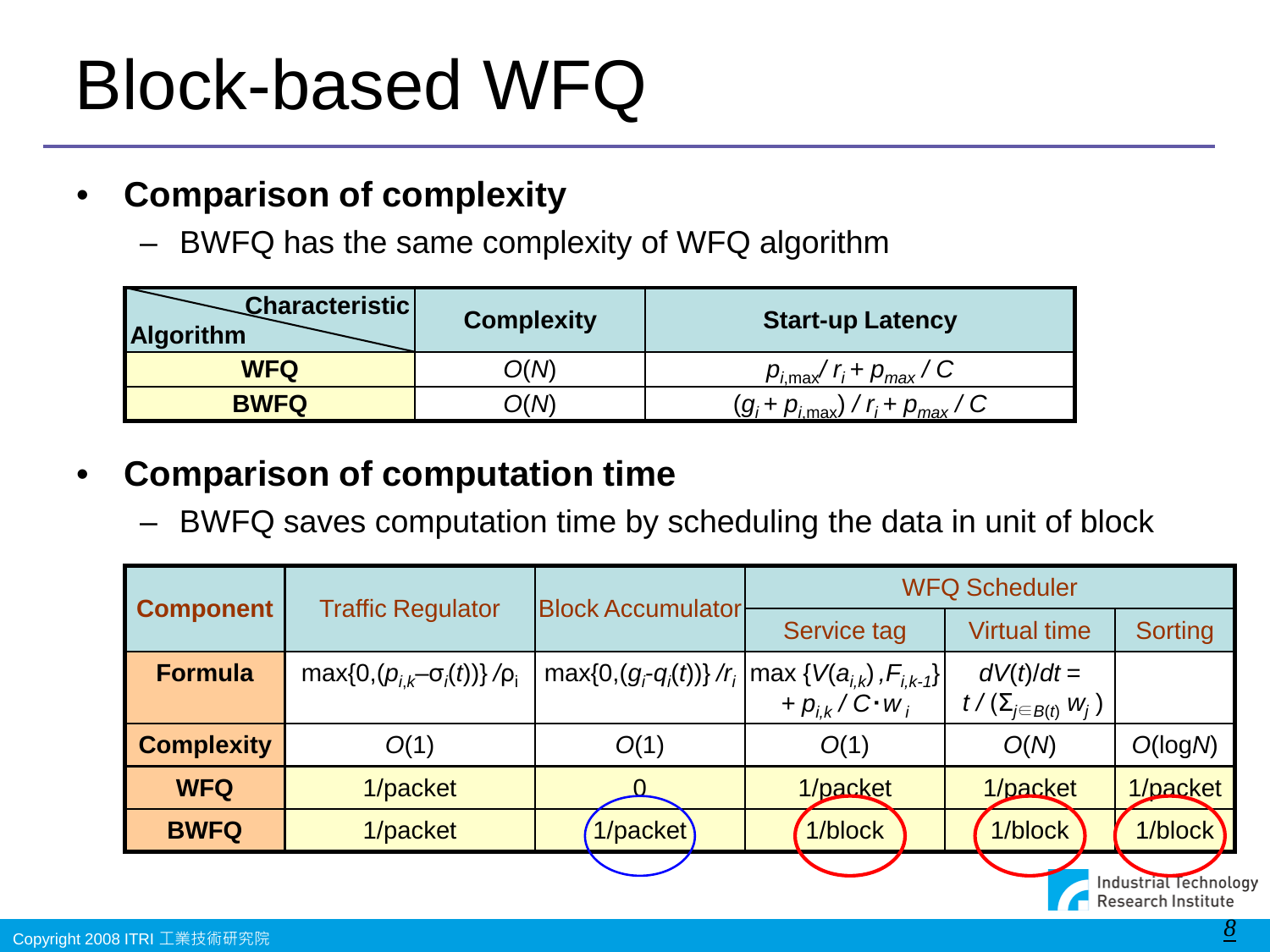#### • **Expectation of maximum delay**

Mechanism of block aggregation introduces an extra delay no more than  $g_i/r_i$ 

 $D_i^{*,BWFQ} \leq D_i^{*,WFQ} + g_i/r_i$ 

• **Maximum accumulating time**

- $\boldsymbol{D_i}^{*,X}$   $:$  max delay of  $X$  algorithm for session  $i$
- $g_i$   $:$  granule of session  $i$
- $\bm{r}_i$  : min service rate for session  $i$
- $b_{i,k}$ : the  $k^{th}$  block size on session *i*
- $-$  The max service delay in the Scheduler is  $b_{ik}/r_i$ 
	- $\rightarrow$  The max waiting time in the Accumulator is limited by  $(g_i b_{i,k}) / r_k$

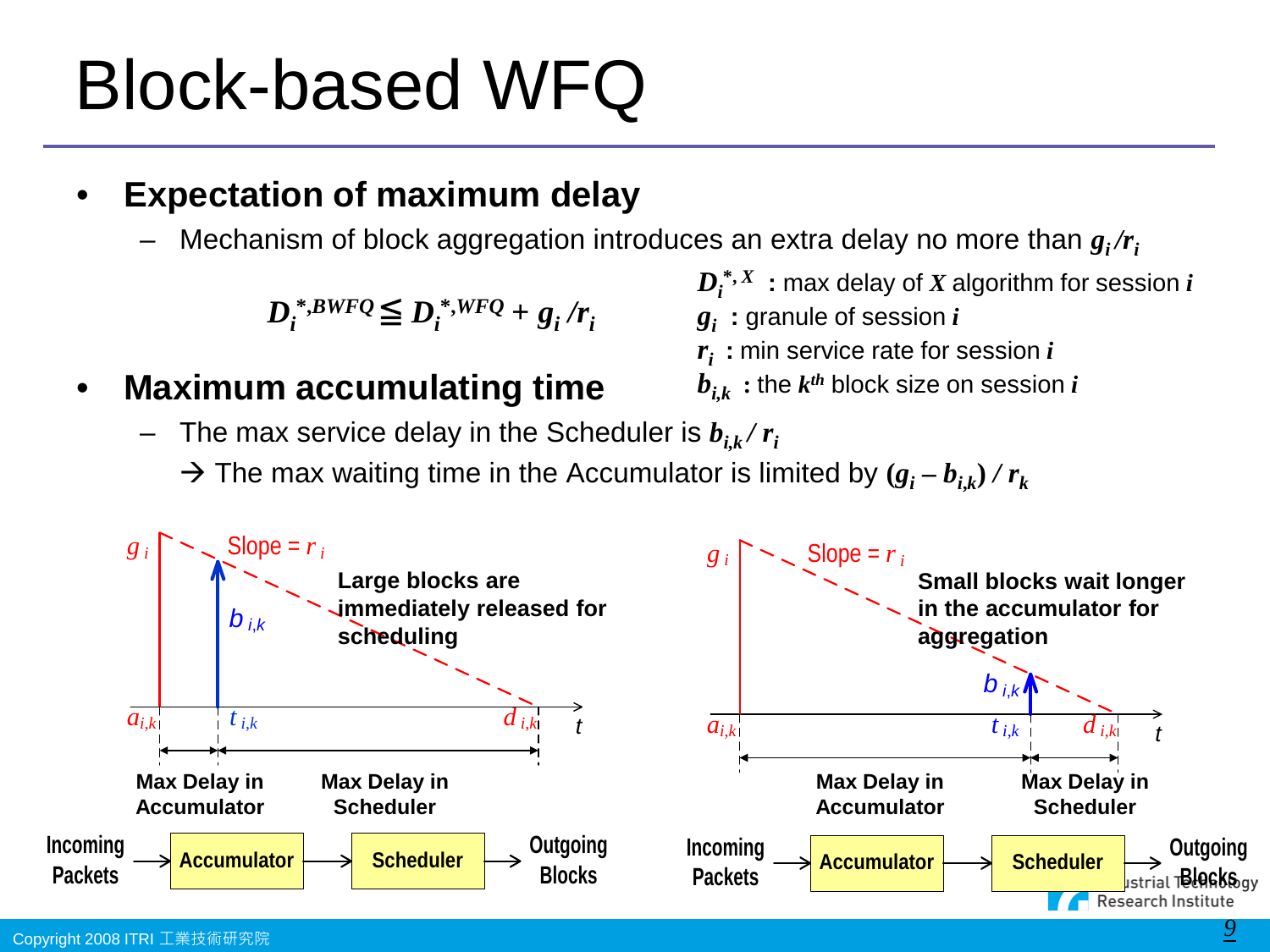- **Potential burst size**
	- For each session *i*, the data released to Scheduler has a potential burst size  $\sigma_i(t) + q_i(t)$ 
		- **σ***<sup>i</sup>* **(***t***) :** The token number in the Bucket at time *t* • *qi* **(***t***) :** The length of all packets waiting in the Accumulator at time *t* **Accumulator** Tokens enter at rate *ρ<sup>i</sup>*  $\sigma_i(t)$ **WFQ**

#### • **Influence**

– The delay upper bound guaranteed by the Scheduler may be broken.

#### • **Additional constraint**

 $-$  the maximum block size  $B_i$  should compensate for the potential increment in burst size.

$$
B_i = g_i - \max\{0, \sigma_i(t_{i,1}) + b_{i,1} - \sigma_i\}
$$

- *Bi* **:** max block size of session *i*
- $g_i$   $:$  granule of session  $i$
- $b_{i,1}$ : the size of the first block in a busy period

 $q_i(t)$ 

- $t_{i,1}$ : release time of the first block from Accumulator
- **σ***i* **:** max token number

**Scheduler**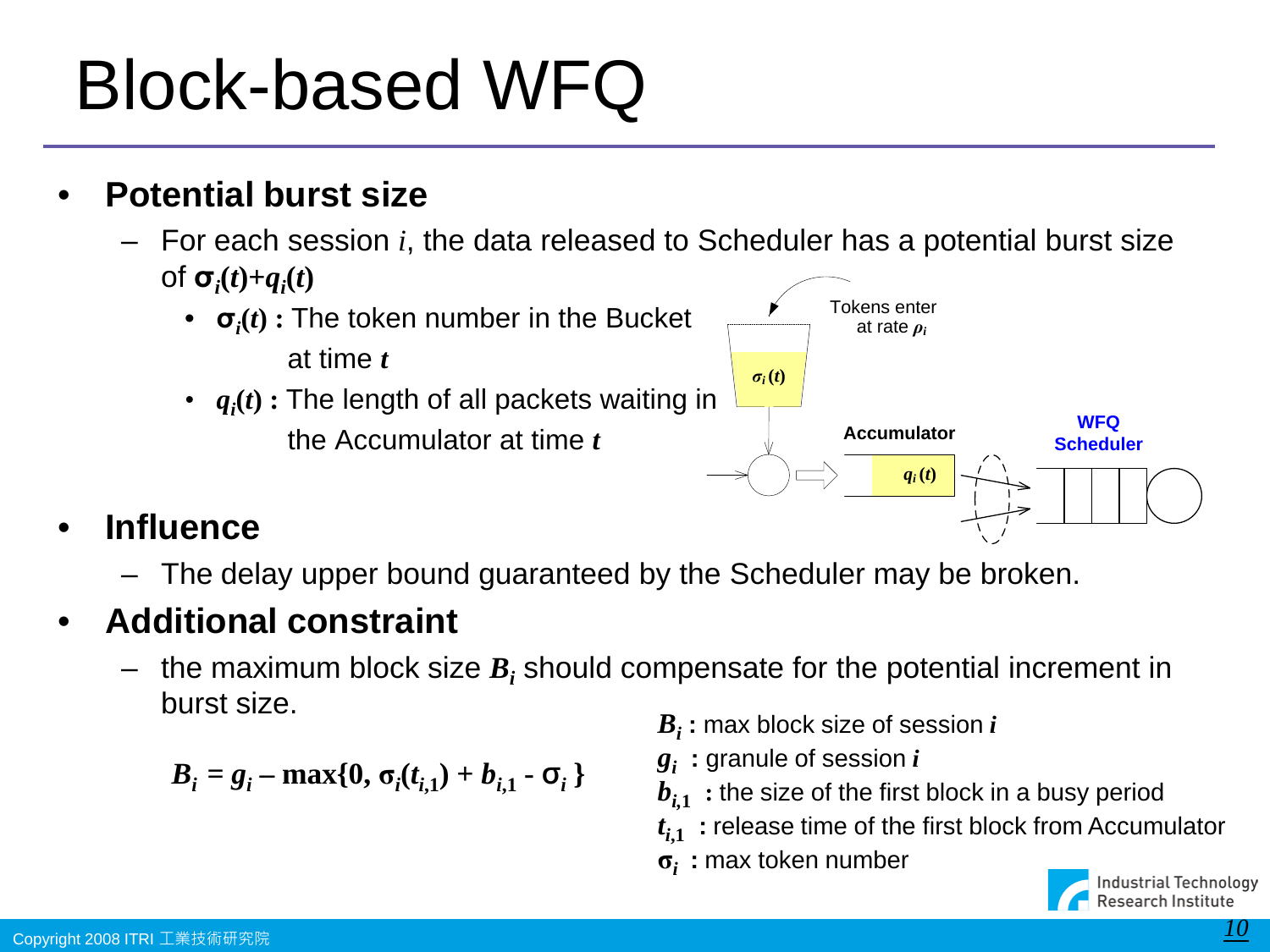#### • **The lower bound of maximum block size**

– *Theorem***:** For a session *i* that conforms to a token bucket **(σ***<sup>i</sup>* **,ρ***<sup>i</sup>* **)** , where **ρ***i* **<** *ri*

$$
B_i = g_i - \max\{0, \sigma_i(t_{i,1}) + b_{i,1} - \sigma_i\}
$$

 $>$  **max**{ $q_i$  ( $t_{i,1}$ ),  $g_i - q_i$  ( $t_{i,1}$ )}  $> g_i$  / 2

 $B_i$ : max block size of session  $i$  in a busy period  $g_i$   $:$  granule of session  $i$  $t_{i,1}$ : release time of the first block from Accumulator  $q_i(t)$ : the length of all packets of session *i* waiting in the Accumulator at time *t*

#### – *Proof*:

• Case1)  $q_i(t_{i,1}) < g_i/2$ We can prove that

$$
B_i = g_i - \max\{0, \sigma_i(t_{i,1}) + b_{i,1} - \sigma_i\} > q_i(t_{i,1})
$$

• Case2)  $q_i(t_{i,1}) \geq g_i/2$ We can prove that

$$
B_i = g_i - \max\{0, \sigma_i(t_{i,1}) + b_{i,1} - \sigma_i\} > g_i - q_i(t_{i,1})
$$

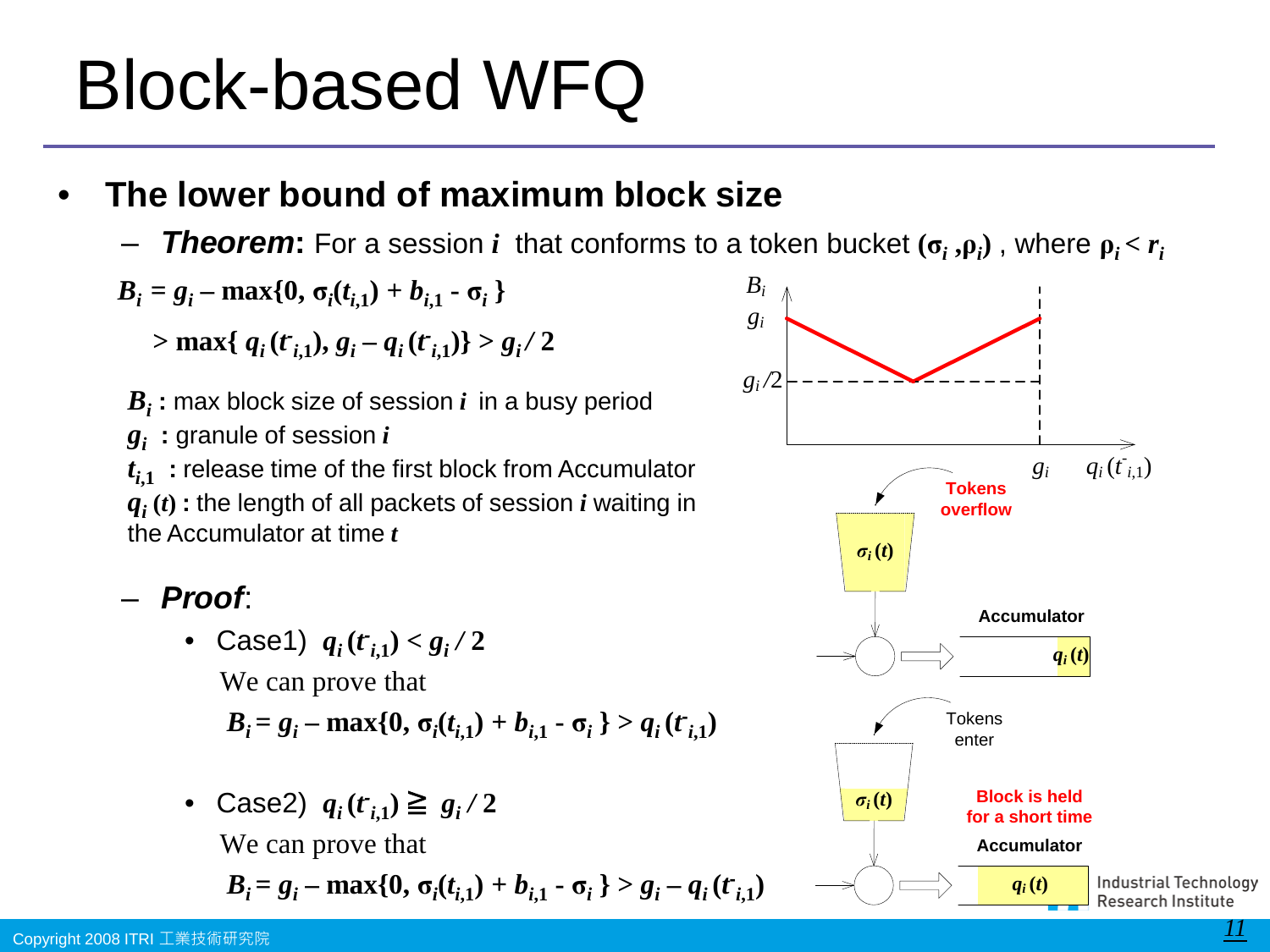• **Flow chart** 



**Industrial Technology** Research Institute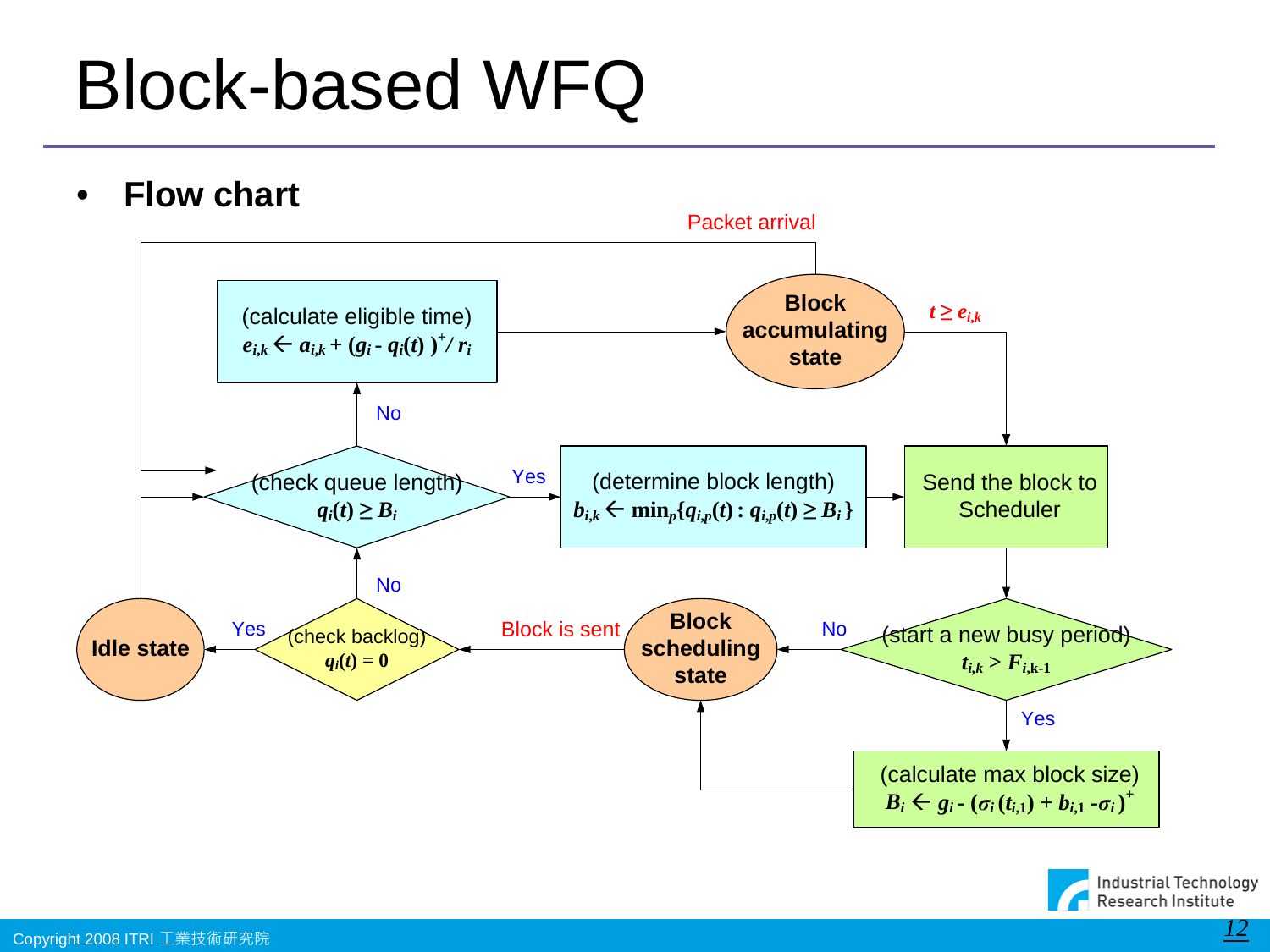#### • **The upper bound of packet delay**

– *Theorem***:** Given a session *i* that conforms to a token bucket **(σ***<sup>i</sup>* **, ρ***<sup>i</sup>* **)**, and **ρ***i* **<** *ri* , the BWFQ server guarantees a delay bounds as

$$
D_i^{*,BWFQ} \leq D_i^{*,WFQ} + g_i/r_i
$$

– *Proof*:

• Packet departure time

$$
d_{i,k} \le \min \left\{ t : S_i(t_{i,1}, t) = \sum_{u=1}^k b_{i,u} \right\} + \frac{p_{\max}}{C}
$$

• Packet arrival time

$$
a_{i,k} \ge \max \left\{ \tau : A_i(a_{i,1}, \tau) = \sum_{u=1}^{k-1} b_{i,u} \right\} \ge
$$

• Maximum delay time

$$
D_i^{*,BWFQ} = \max_{k \ge 1} \{d_{i,k} - a_{i,k}\}
$$
  
= 
$$
\max_{\tau > 0} \{t - \tau : S_i^*(t) = A_i^*(\tau) + g_i + p_{i,\max}\} + P_{\max}/C
$$
  

$$
\le \cdots = D_i^{*,WFQ} + \frac{g_i}{r_i}
$$

data  
\n
$$
L_{\text{max}}/C + L_{i,\text{max}}/r_i
$$
  
\n $A_i^*(t)$   
\n $A_i^*(t)$   
\n $A_i^*$   
\n $S_i^*$ ,  
\n $S_i^*$ ,  
\n $S_i^*$ ,  
\n $S_i^*$ ,  
\n $S_i^*$ ,  
\n $S_i^*$ ,  
\n $S_i^*$ ,  
\n $S_i^*$ ,  
\n $S_i^*$ ,  
\n $S_i^*$ ,  
\n $S_i^*$ ,  
\n $S_i^*$ ,  
\n $S_i^*$ ,  
\n $S_i^*$ ,  
\n $S_i^*$ ,  
\n $S_i^*$ ,  
\n $S_i^*$ ,  
\n $S_i^*$ ,  
\n $S_i^*$ ,  
\n $S_i^*$ ,  
\n $S_i^*$ ,  
\n $S_i^*$ ,  
\n $S_i^*$ ,  
\n $S_i^*$ ,  
\n $S_i^*$ ,  
\n $S_i^*$ ,  
\n $S_i^*$ ,  
\n $S_i^*$ ,  
\n $S_i^*$ ,  
\n $S_i^*$ ,  
\n $S_i^*$ ,  
\n $S_i^*$ ,  
\n $S_i^*$ ,  
\n $S_i^*$ ,  
\n $S_i^*$ ,  
\n $S_i^*$ ,  
\n $S_i^*$ ,  
\n $S_i^*$ ,  
\n $S_i^*$ ,  
\n $S_i^*$ ,  
\n $S_i^*$ ,  
\n $S_i^*$ ,  
\n $S_i^*$ ,  
\n $S_i^*$ ,  
\n $S_i^*$ ,  
\n $S_i^*$ ,  
\n $S_i^*$ ,  
\n $S_i^*$ ,  
\n $S_i^*$ ,  
\n $S_i^*$ ,  
\n $S_i^*$ ,  
\n $S_i^*$ ,  
\n $S_i^*$ ,  
\n $S_i^*$ ,  
\n $S_i^*$ ,  
\n $S_i^*$ ,  
\n $S_i^*$ ,  
\n $S_i^*$ ,  
\

 $D_i^{*, X}$ : max delay of X algorithm for session *i* 

 $g_i$   $:$  granule of session  $i$ 

 $\bm{r}_i$  : min service rate for session  $i$ 

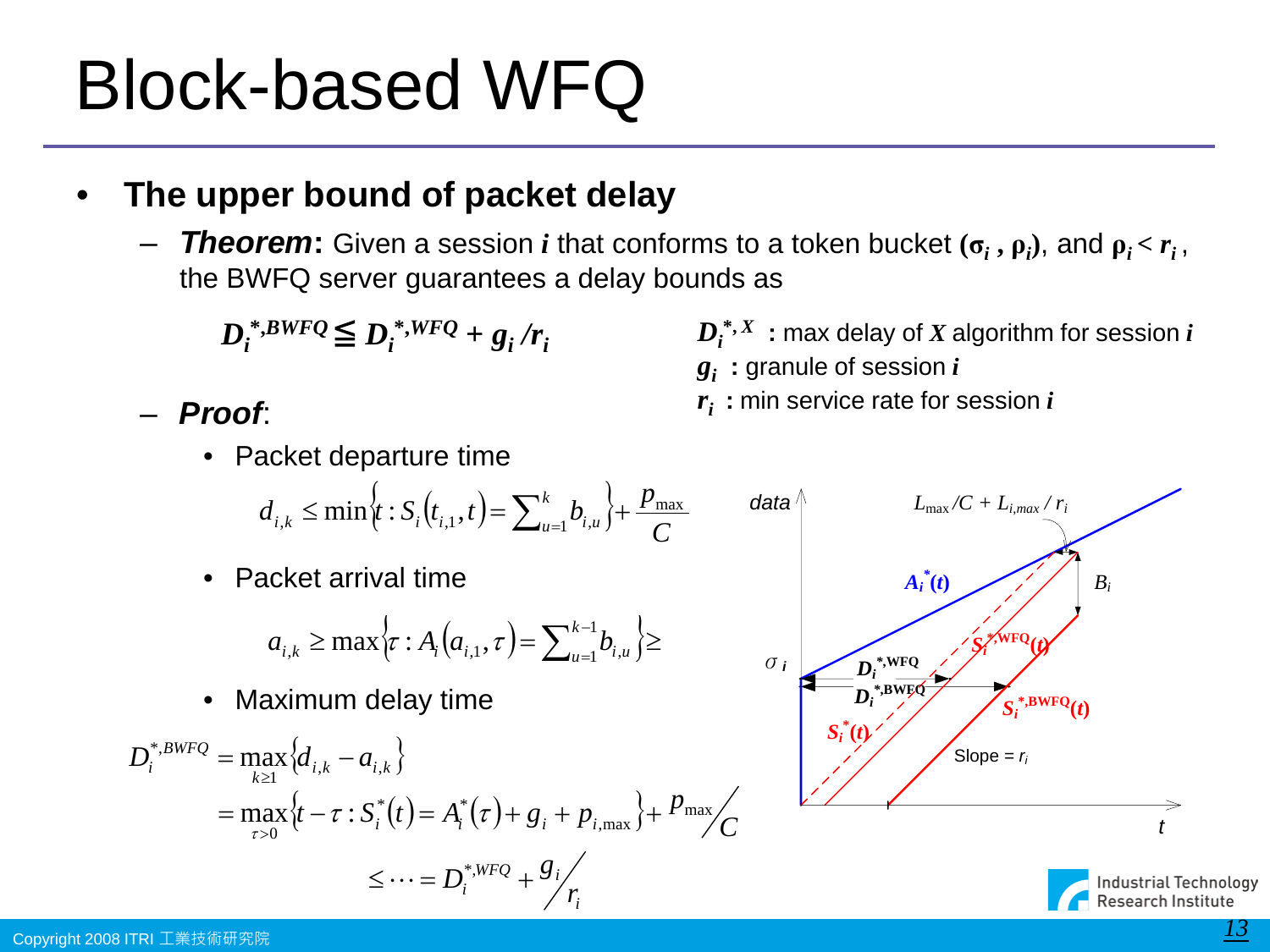### Simulation

#### • **Simulation Model**

| <b>Parameter</b>                        | <b>Value</b>                                   |
|-----------------------------------------|------------------------------------------------|
| <b>Total bandwidth <math>(C)</math></b> | 100 Mbps                                       |
| Number of sessions $(n)$                | $10, 20, 30,$ and $40$                         |
| Granule $(g)$                           | 0, 1000, 2000, 3000, 4000 bytes                |
| <b>Source</b>                           | <b>ON-OFF traffic model</b>                    |
| Packet size (1)                         | Uniformly distributed between (100,1500) bytes |
| Max burst size $(\sigma)$               | 5000 bytes                                     |
| Average rate $(p)$                      | $99/n$ Mbps                                    |
| Service weight $(w)$                    | 1/n                                            |
| <b>Simulation length</b>                | $600$ sec                                      |

#### • **Algorithm**

- **WFQ, SCFQ, BWFQ**
- **Metrics** 
	- **Maximum delay** : The max packet delay time in the BWFQ server.
	- **Average block size** : The average size of transmission data in each scheduling computation.

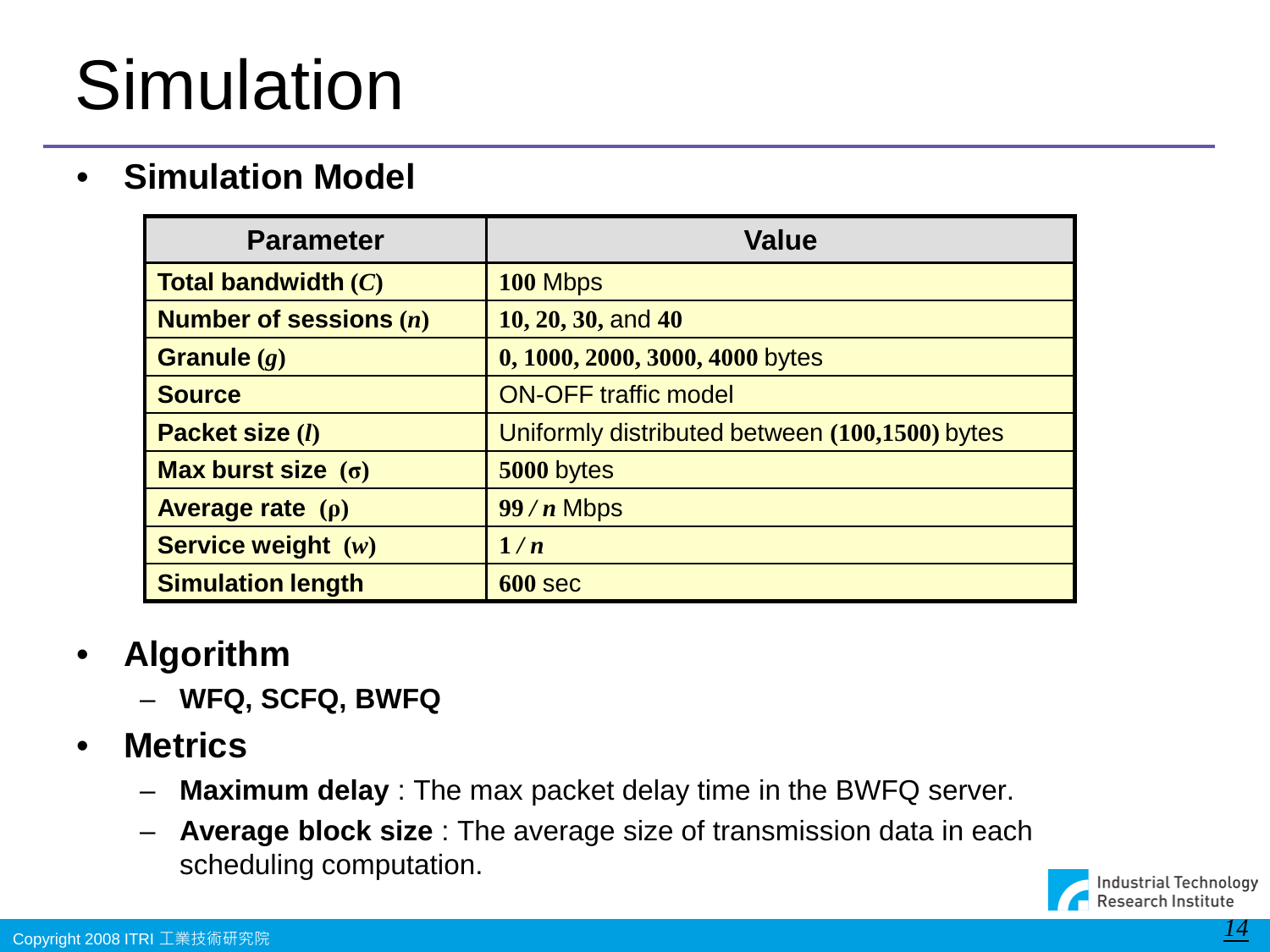## Simulation Result

• **Maximum delay** 



- **Comparison**
	- Compared to SCFQ, BWFQ provides lower delay for sessions with  $granule = 0$
	- Compare to WFQ, the extra delay in BWFQ is bounded by  $g_i/r_i$

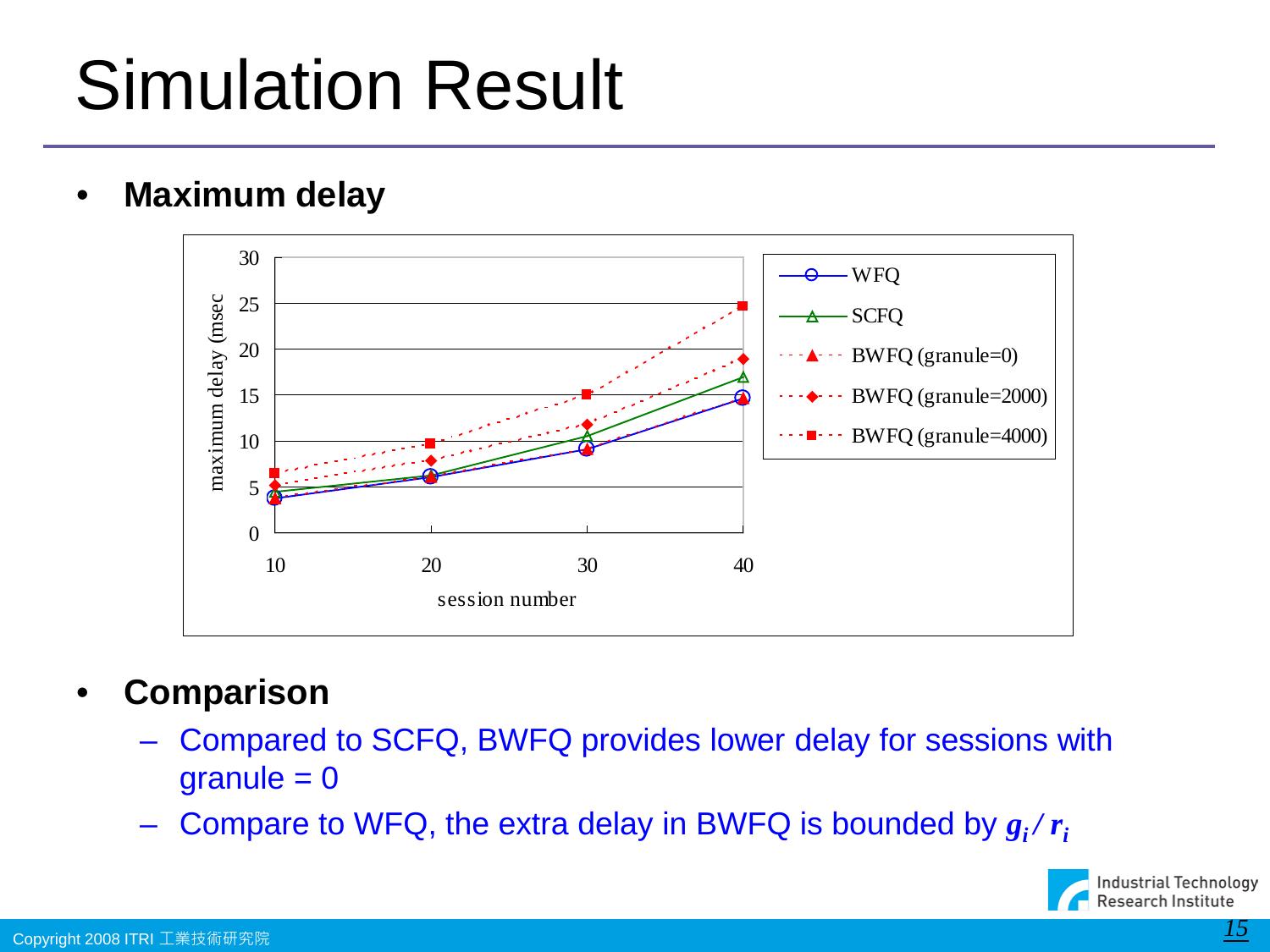## Simulation Result

#### • **Average block size**



#### • **Comparison**

- Compared to WFQ, BWFQ reduces the computation time by increasing the data length in each scheduling computation
- The average block size increases with granule, and is independent of the session number

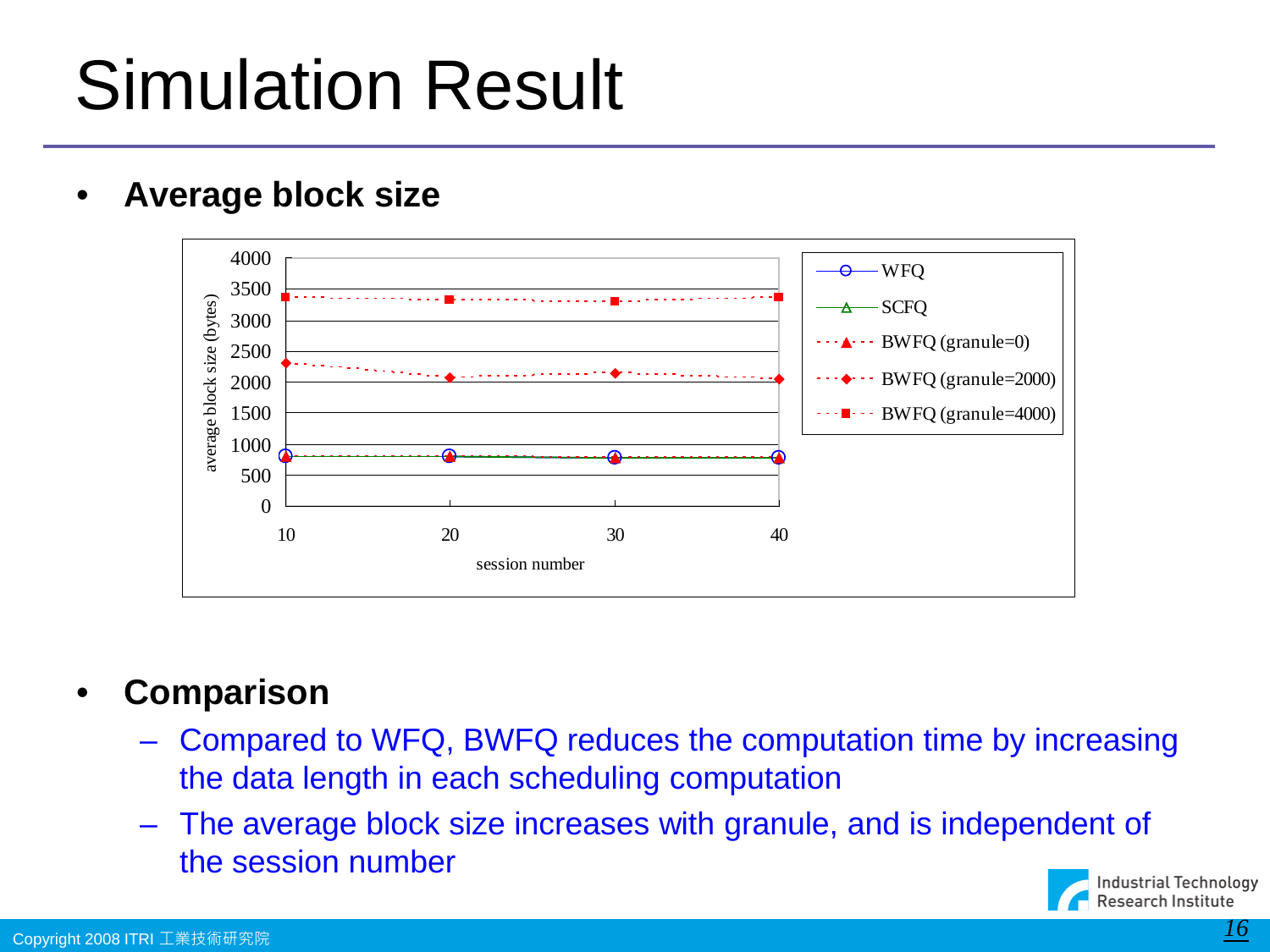### **Summary**

- We proposed the Block-based WFQ algorithm
	- Concept
		- To allocate a suitable amount of computation resource to each session through parameter setting
	- Method
		- Use two parameters to control the minimum bandwidth and delay upper bound
		- Dynamically aggregate packet in advance
		- Arrange the data transmission order in unit of block
	- Performance
		- Save the computation time by setting great granules for delay-insensitive sessions
		- Guarantee the delay upper bound by setting small granules for delay-sensitive sessions
- **Limitation** 
	- BWFQ has the same complexity as WFQ